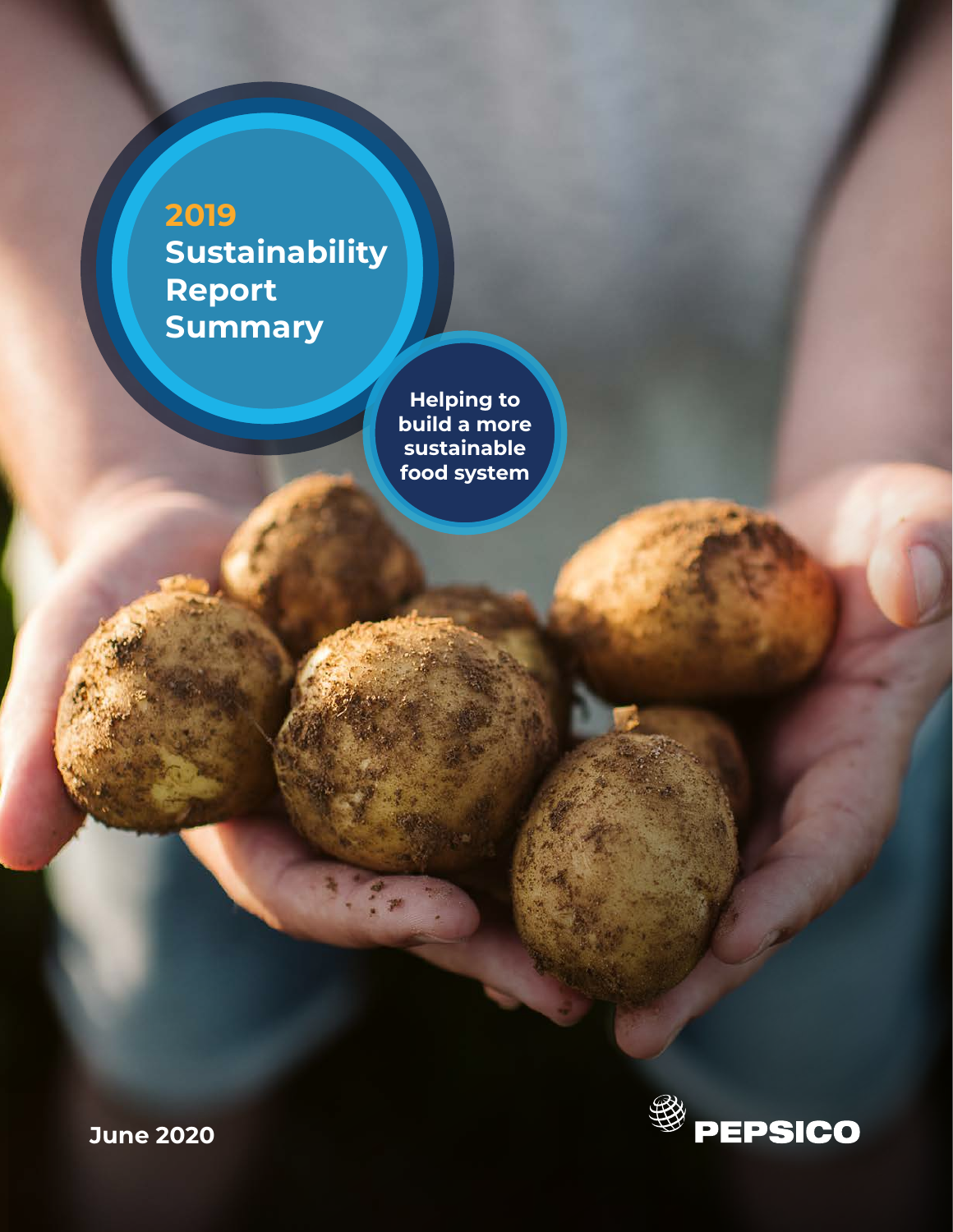## **Message from Our CEO**

Even before the COVID-19 pandemic profoundly transformed how we work, parent, shop, learn, and socialize, the food system was under tremendous stress.

Around the world, topsoil is degrading, packaging waste is piling up, more regions are experiencing water scarcity, and climate change is dangerously accelerating. These pressures threaten the long-term ability to feed a growing global population.

But we know that systemic problems require systemic solutions, and the pandemic has brought into sharp focus the larger need to address our long-term sustainability challenges. It is clearer than ever that organizations like PepsiCo and our partners need to take bold steps to catalyze positive change and bring about a stronger, more sustainable future for us all.

We've laid out an ambitious agenda, focusing on the areas where we believe we can have the most impact.



While we've made great progress, we know there's even more to be done and that we can't do it alone. Partnership is more important than ever before, and we'll continue to work with our peers, governments, NGOs, and the communities where we operate, leveraging all the tools at our disposal to advance progress. We also issued our first "Green Bond" in 2019, generating nearly \$1 billion to fund key sustainability initiatives.

With the help of partners and the leadership of our firstever Chief Sustainability Officer, Simon Lowden, we will look to build on the tremendous progress we've made and double down on our efforts in the months and years ahead.

Only by working together can we emerge from the current crisis stronger than before, with a more sustainable food system and a brighter future for all.



**RAMON LAGUARTA**  PepsiCo Chairman of the Board of Directors and Chief Executive Officer June 2020

From the way we grow our crops to the transport of our products and the coolers that **||**<br>From<br>crops<br>produ

**SIMON LOWDEN**  display our brands, PepsiCo has already made significant progress in reducing greenhouse gas emissions throughout our value chain—but we know tackling climate change will require even more, and we can't lose sight of that. **"**



PepsiCo Chief Sustainability Officer

Read the full 2019 PepsiCo Sustainability Report **[pepsico.com/sustainability/strategy](www.pepsico.com/sustainability/strategy)**

#### **Forward-Looking Statements**

This PepsiCo, Inc. Sustainability Report Summary contains statements reflecting our views about our future performance that constitute "forward-looking statements" within the meaning of the Private Securities Litigation Reform Act of 1995. Forward-looking statements are generally identified through the inclusion of words such as "aim," "anticipate," "believe," "drive," "estimate," "expect," "goal," "intend," "may," "plan," "project," "strategy," "target" and "will" or similar statements or variations of such terms and other similar expressions. Forward-looking statements inherently involve risks and uncertainties. For information on certain factors that could cause actual events or results to differ materially from our expectations, please see PepsiCo's filings with the Securities and Exchange Commission, including its most recent annual report on Form 10-K and subsequent reports on Forms 10-Q and 8-K. Investors are cautioned not to place undue reliance on any such forward-looking statements, which speak only as of the date they are made. PepsiCo undertakes no obligation to update any forward-looking statements, whether as a result of new information, future events or otherwise.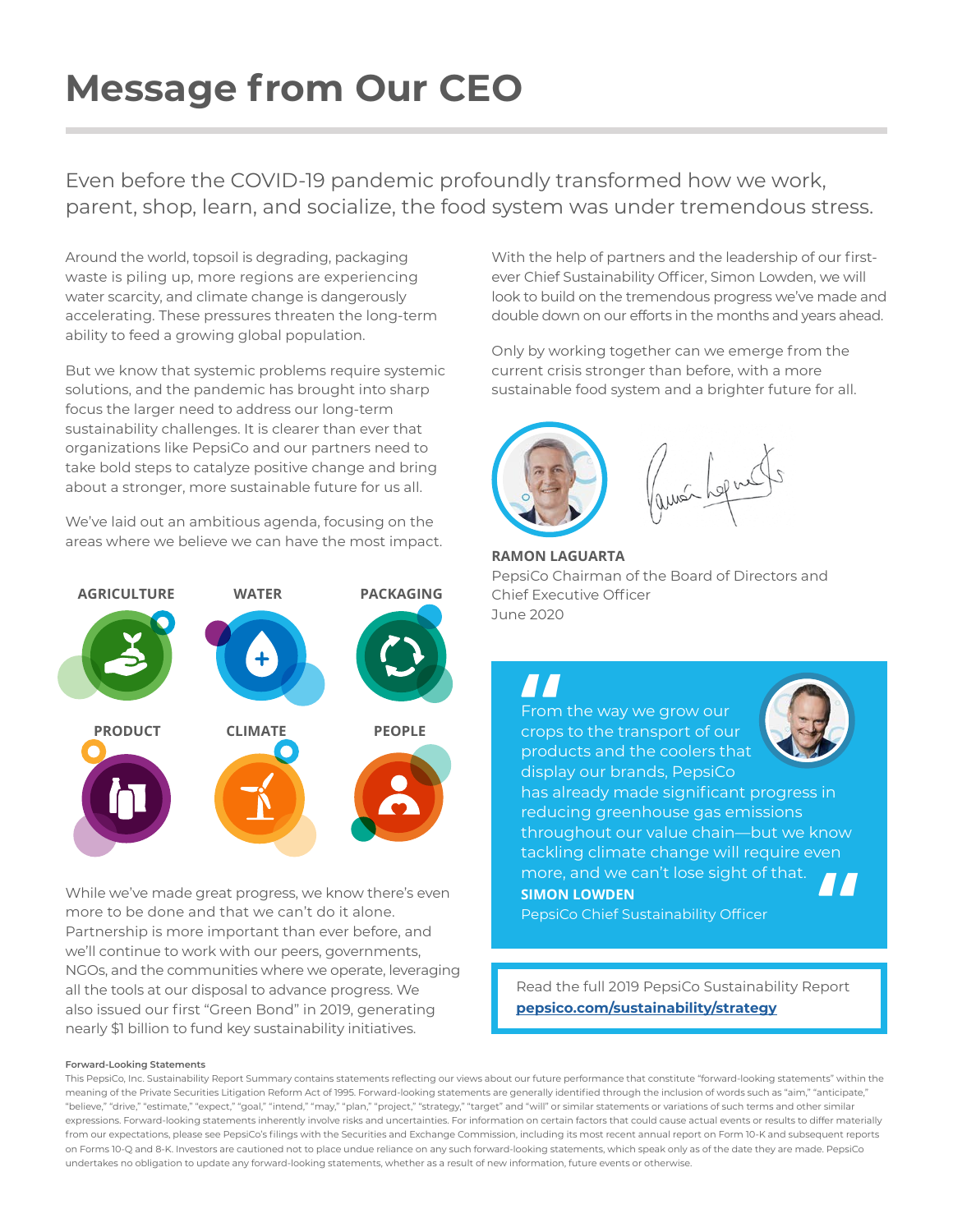### **Scale And Reach Across Our Value Chain**

Across our value chain, PepsiCo is using our global reach and expertise to drive solutions at scale.



\*23 brands that generate more than \$1 billion each in estimated annual retail sales

PepsiCo's sustainability strategy targets every stage of our complex value chain to use resources more efficiently, reduce GHG emissions, replenish water, improve our products, and recapture packaging materials.



We source crops from 60 countries and support more than 100,000 jobs in and throughout our agricultural supply chain. Our sustainable standards have a significant impact on agricultural communities around the world.

Across our manufacturing facilities around the world, we bring together innovators and operations teams who work to use water, energy, and ingredients efficiently to create our foods and beverages.

Our products are distributed in over 200 countries and territories. We're reducing GHG emissions with carbon-efficient delivery trucks and programs that improve fleet efficiency.

Our products are enjoyed by consumers more than 1 billion times a day. We're offering consumers more food and beverage choices and reducing added sugars, sodium, and saturated fat in many of our products.

PepsiCo's sustainable plastics vision is to help build a world where plastics need never become waste by driving the shift from a linear to a circular economy for packaging.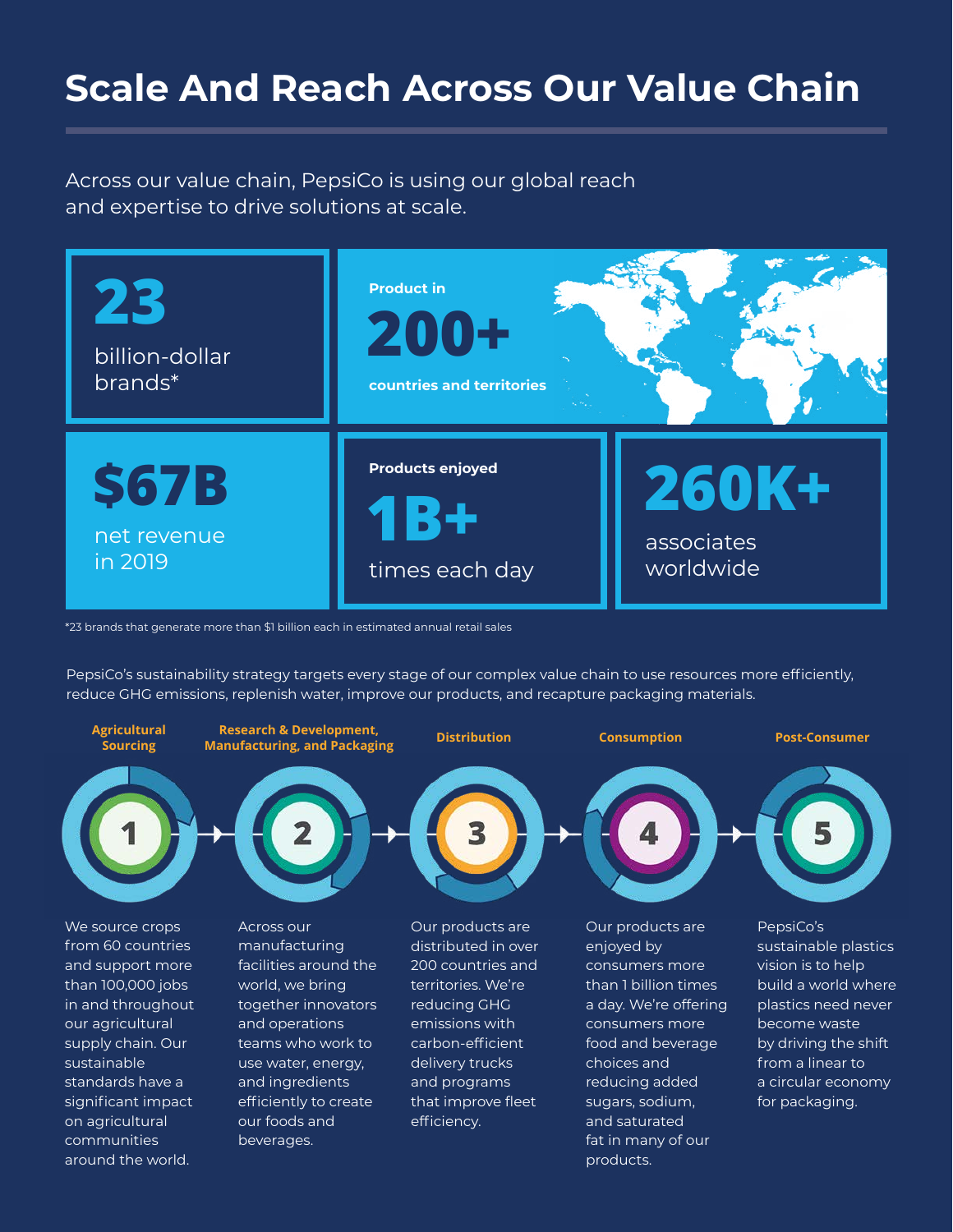## **Our Focus Areas**

### **Agriculture**

Making agriculture more intelligent, inclusive, and gentler on the earth:

- » We continue to expand our Sustainable Farming Program (SFP), reaching more than 40,000 farmers around the world with training in sustainable practices like more efficient use of fertilizer and water, plant protection techniques, and respect for workers' rights.
- » Our global network of more than 230 Demonstration Farms in 9 countries show farmers how to increase yields with sustainable techniques and encourage peer-to-peer learning with neighboring farms.
- » In India, our collaboration with the US Agency for International Development (USAID) is empowering women farmers and making agriculture more inclusive and productive.





#### **Water**

Using water more efficiently, replenishing water locally, and helping to ensure water security:

- » We've delivered safe water access to 44 million people since 2006, far surpassing our goal of 25 million people by 2025. We are now setting a new target to reach 100 million people by 2030.
- » We've adopted the globally recognized Alliance for Water Stewardship (AWS) best practice standard at our high water-risk facilities and completed four pilots around the world.

### **Packaging**

Supporting a circular economy by reducing, recycling, and reinventing our packaging:

- » We are 88% of the way to our goal of 100% recyclable, compostable, or biodegradable packaging by 2025.
- » We are innovating to transform our packaging by testing 100% industrially compostable thin-film plant-based snack bags in the U.S., India, and Chile.
- » Through the growth of SodaStream, the #1 sparkling water brand in the world by volume,\* we estimate that about 67 billion single-use plastic bottles will be avoided through 2025.



<sup>\*</sup>Total global volumes taken from GlobalData's *Global Packaged Water Report 2018*, compared with SodaStream company information.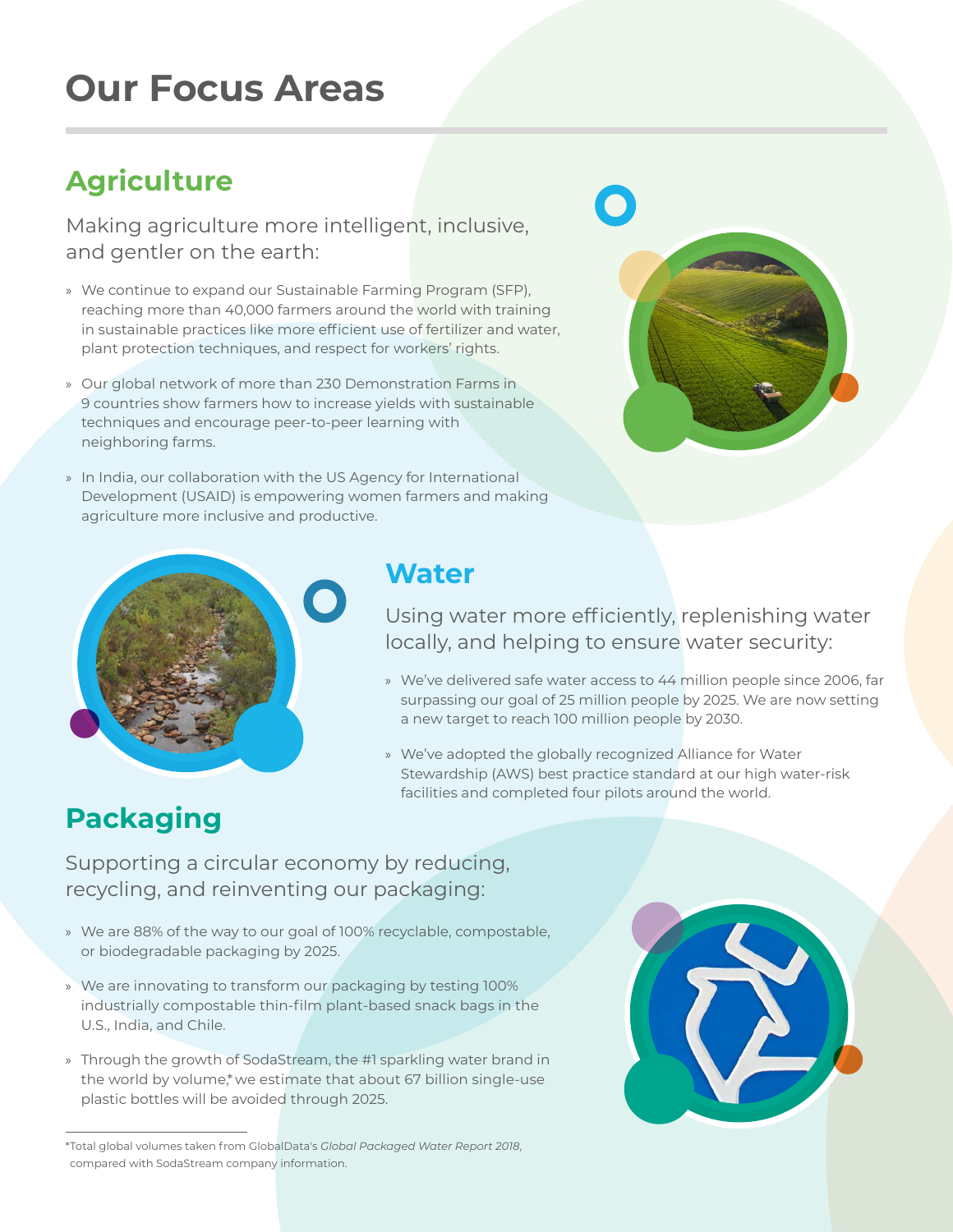## **Our Focus Areas (continued)**

#### **Product**

Improving choices across our portfolio and integrating purpose into our brands:

- » We're making progress against our goals to reduce added sugars, sodium, and saturated fat and expanding products like Pepsi Zero Sugar and Baked Lay's around the world.
- » We've made acquisitions like Pioneer Foods, BFY Brands (PopCorners), CytoSport (Muscle Milk), Be & Cheery, and Bare to offer more brands to help meet consumers' needs as part of a balanced diet.
- » Our brands are inspiring positive change, such as Stacy's Rise, a mentoring program for women entrepreneurs in the U.S., and Doritos Rainbow celebrating the LGBTQ community in partnership with the It Gets Better Project.





### **Climate**

Reducing greenhouse gas (GHG) emissions across every part of our value chain:

- » We signed the UN Business Ambition for 1.5°C pledge, demonstrating our commitment to climate action and are developing a strategy for achieving net-zero emissions by 2050.
- » In 2020, we announced a transition to 100% renewable electricity through a range of solutions across all U.S. direct operations, building on progress we have made globally.
- » Our Sustainable from the Start program helps our product development teams project and consider the environmental impact, carbon and water footprint, and packaging recyclability of a product.

#### **People**

Advancing respect for human rights, promoting diverse and inclusive workplaces, and empowering women across our business and throughout our global value chain:

- » We respect the rights of our PepsiCo associates, suppliers, farmers, retail and franchise partners, and many others who make, move, and sell our products.
- » In 2019, more than 860 on-site audits of PepsiCo's first-tier suppliers were conducted or recognized to ensure compliance with our Sustainable Sourcing Program's rigorous standards.

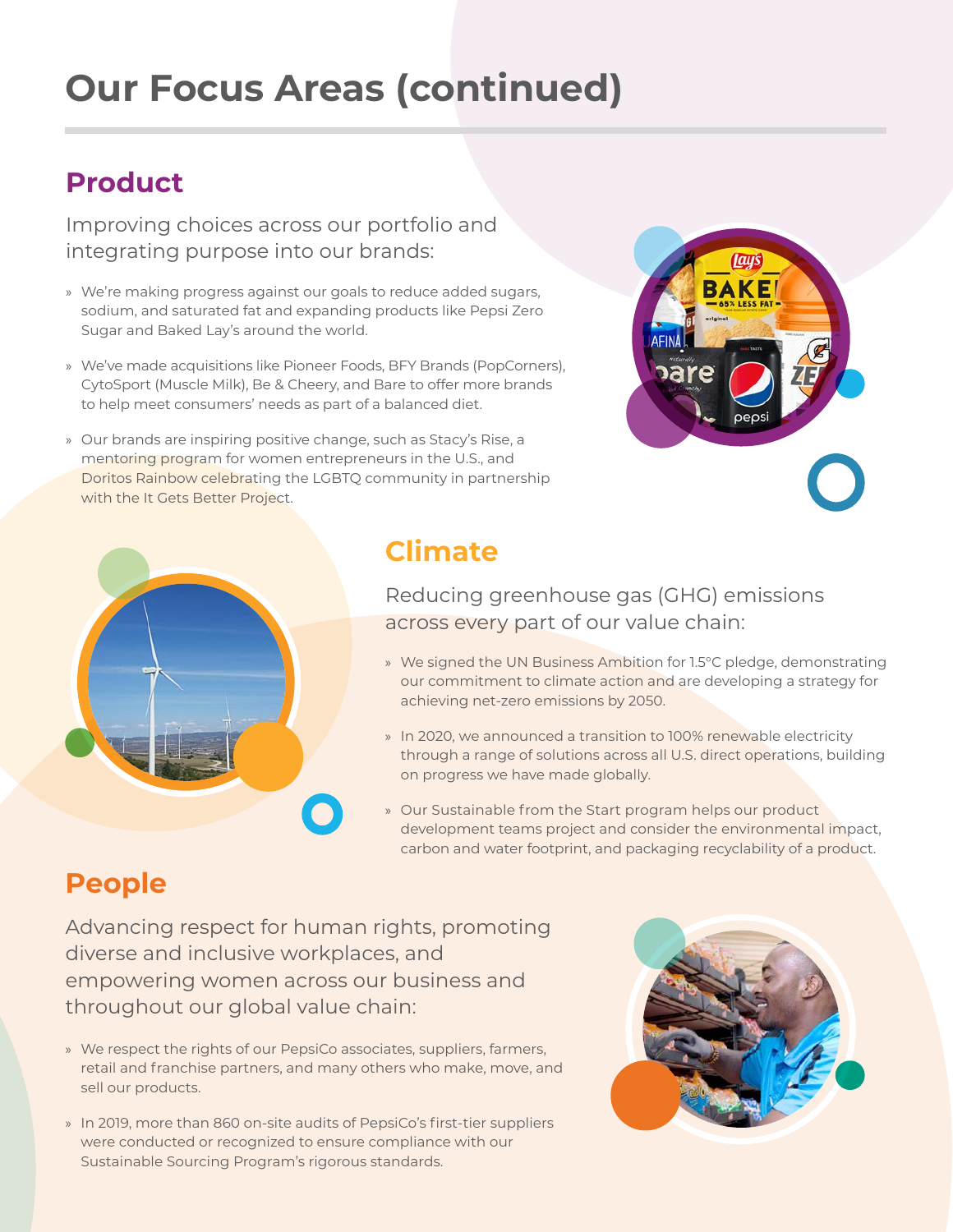## **Our Progress Highlights**

PepsiCo is leveraging our scale, reach and expertise across the areas where we can have the greatest impact.



pledged globally **to**<br> **\$65M** collection, between

**advance recycling and collection**, between 2018 and early 2020

# **88%**

of our **packaging is recyclable, compostable, or biodegradable**; making progress toward our goal of 100% by 2025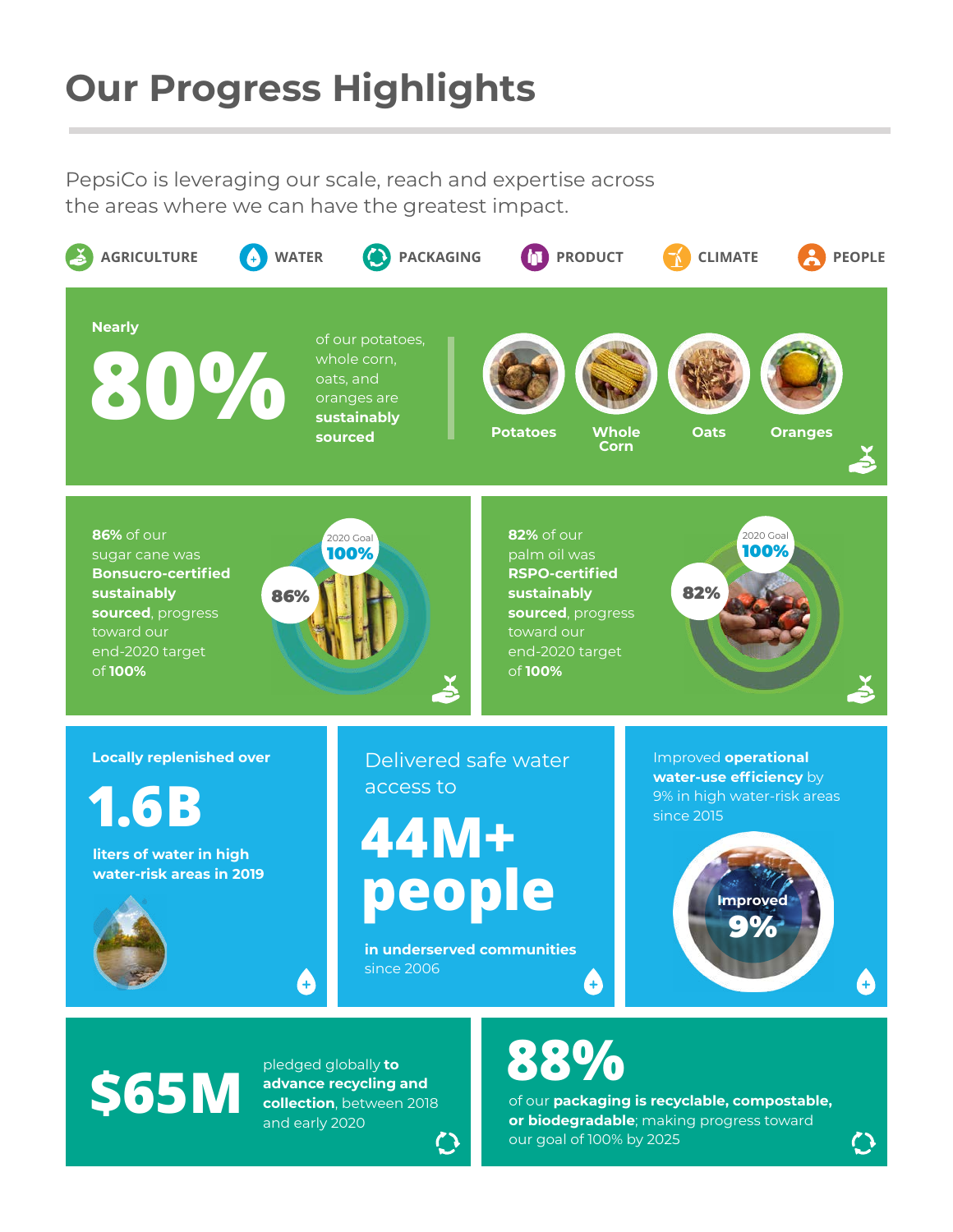**Set new goal in 2019:**

# **35% reduction**

**of virgin plastic content across our beverage portfolio by 2025**



# **6%**

**reduction** in **absolute GHG emissions** across our value chain of 20% by 2030

# **12M**

Over the life of our **Frito-Lay electric vehicle fleet**, we will have driven 12 million **all-electric miles** 

# **47%**

of our beverage portfolio volume in our top 26 beverage markets **met our 2025 added sugars reduction target**, progress toward our goal of **67%**

**62%**

of our food portfolio volume in our top 23 foods markets **met our 2025 saturated fat reduction target**, progress toward our goal of **75%**

**61%**

of our food portfolio volume in our top 23 foods markets **met our 2025 sodium reduction target**, progress toward our goal of **75%**

h

n

n

#### **PEPSICO IS EMBRACING RENEWABLE ELECTRICITY AROUND THE WORLD:**



飞

- » Transitioning to **100% renewable electricity in U.S. direct operations** in 2020
- » Currently using **100% renewable electricity in 9 European countries**
- » Sourcing **65%** of electricity needs from **wind energy** at PepsiCo Foods Mexico in 2019

င်္ဂ



**41%**

of our **manager positions were held by women** in 2019, progress toward our goal of 50% invested since 2016 to **support** 

 $\lambda$ 



# **\$38.5M**

**workforce readiness and empower women**

**Matching donations** from employees led to

**\$11M**

in **charitable contributions** in 2019